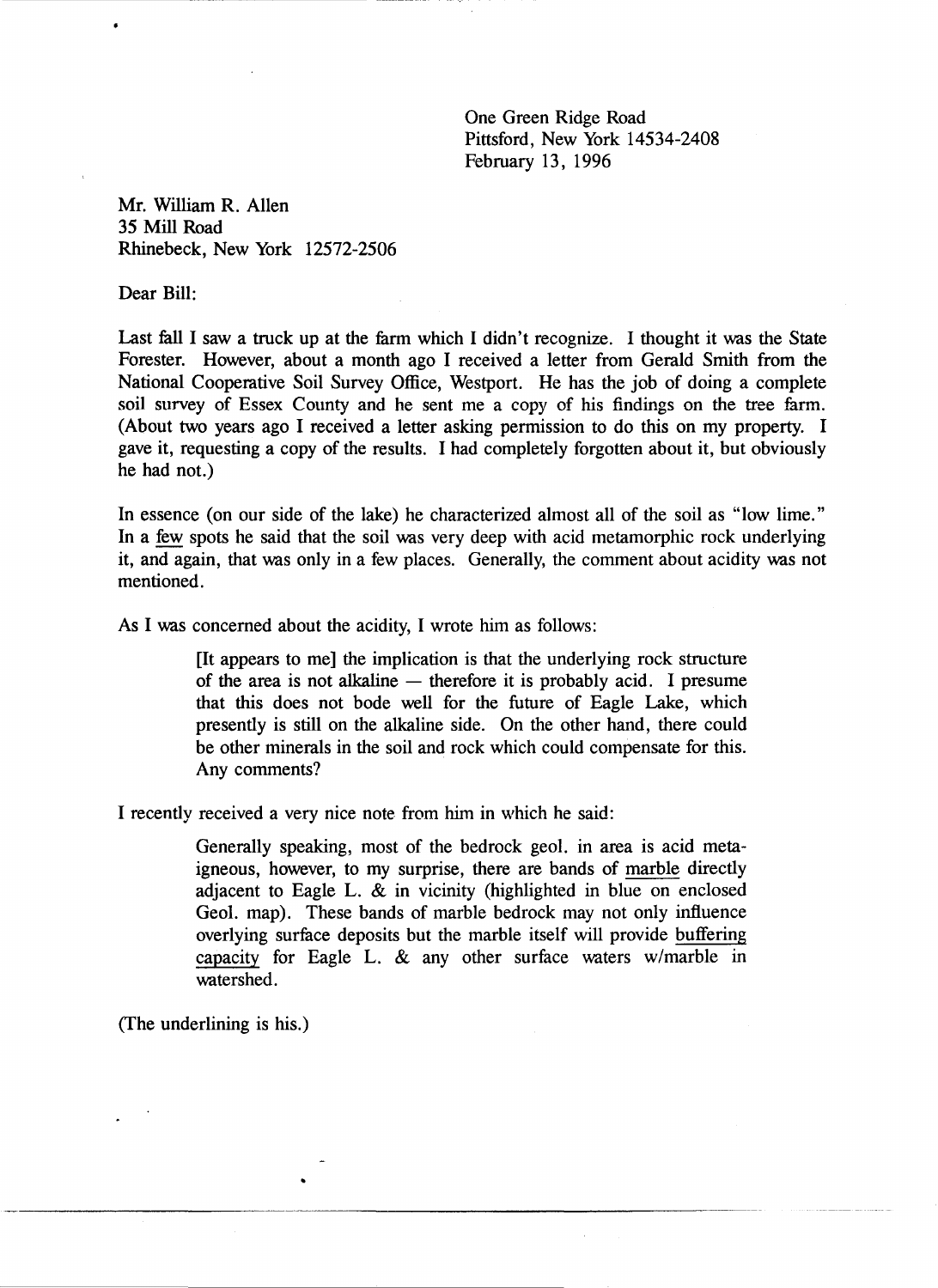т,  $\overline{\phantom{a}}$ 

I had copies of his map made together with a copy of the "key" and enclose them herewith. I felt that this is good news which you would like to have.

Sincerely,  $/$   $/$   $/$ Robert C. Stevens

c:  $\sqrt{1^{115} \, 10^{11} \, 10^{11} \, 10^{11}}$ Pete Buechner Lloyd Burroughs Wendy Davis John DiPofi Bill Knauss Dianne Tiedemann

•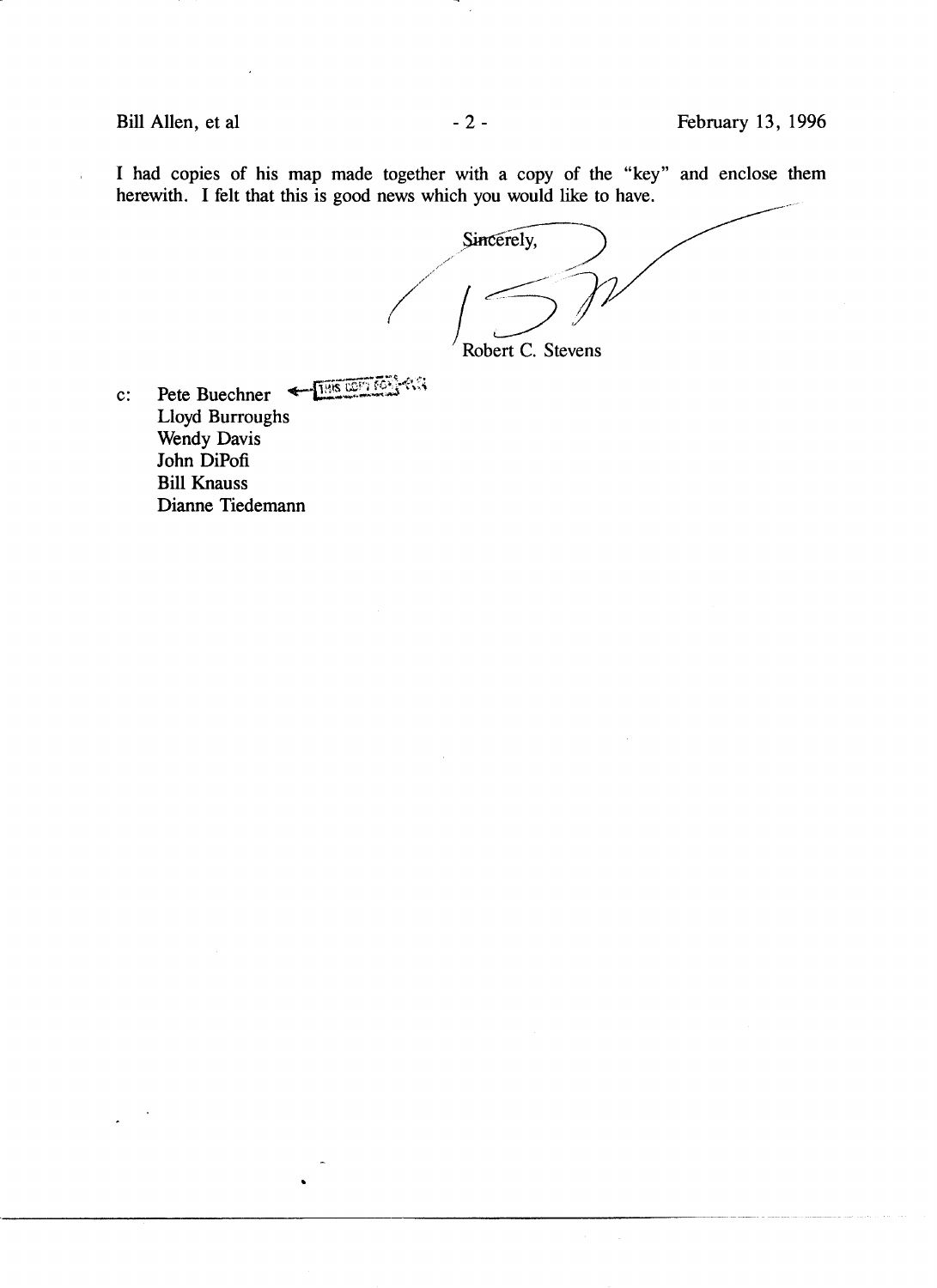